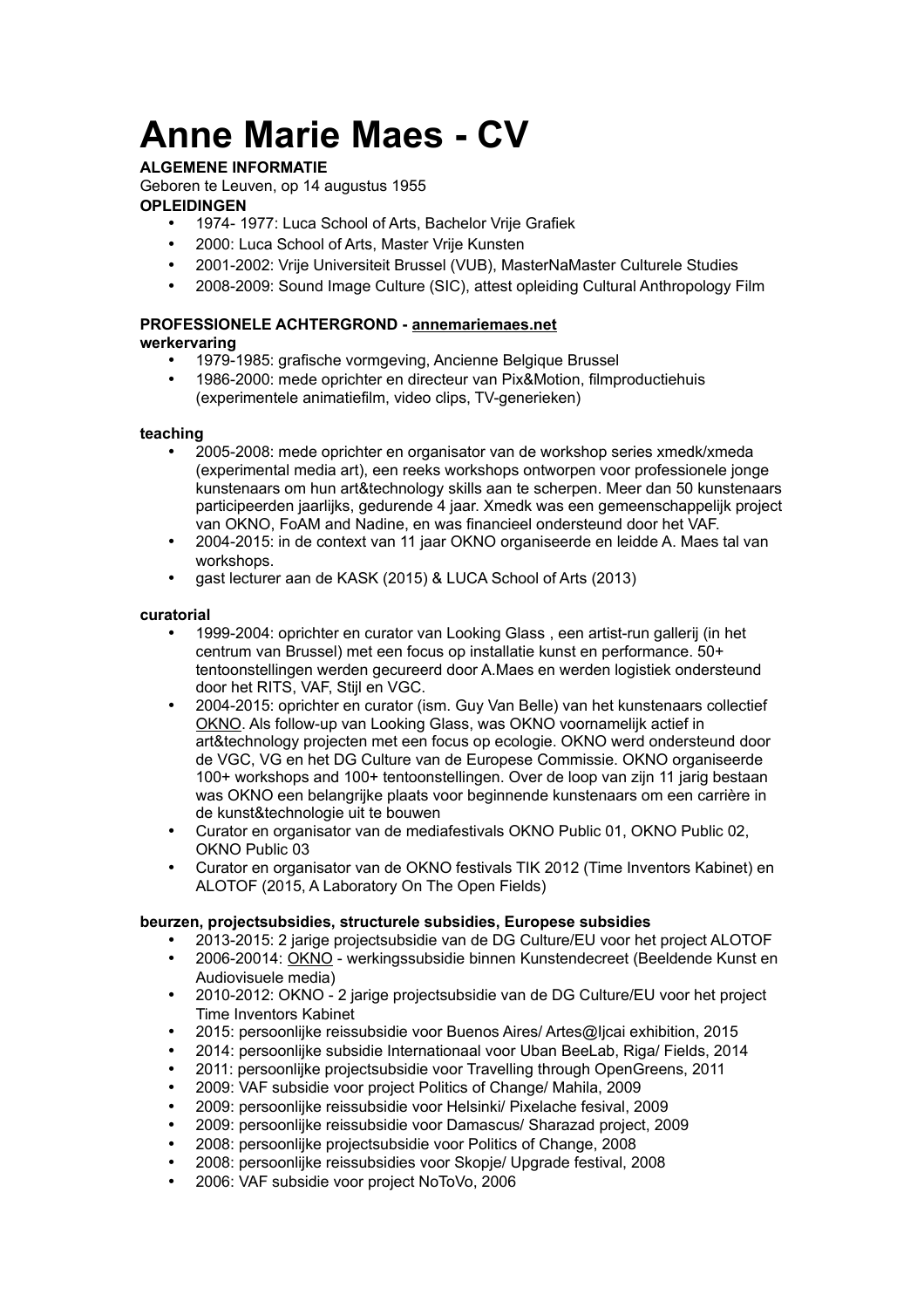- 2005-2008: xmedk-workshopseries, sponsored by VAF
- 2000-2004: Looking Glass projectsubsidies via VGC, VG and VAF

#### **professional affiliations**

- 2005 afgevaardigde voor de expirimentele mediakunst bij VAF
- 2006 Lid van de Raad van Bestuur van BAM
- 2008: associate editor xmedk publication
- 2012: member of the Green Fablab, Valldaura, Barcelona

#### **TENTOONSTELLINGEN (solo en groep)**

- 2015: ACGarden Zagreb, Croatia
- 2015: [Renewable Futures Festival + Conference](http://annemariemaes.net/presentations/bee-laboratory-presentations-2/renewable-futures/)  Riga, Latvia
- 2015: [3D BioLab,](http://annemariemaes.net/presentations/bee-laboratory-presentations-2/bee-material/) Mons Cultural Capital
- 2015: [Artes@IJCAI \(A.I. and the Arts\)](http://annemariemaes.net/presentations/bee-laboratory-presentations-2/artes-ijcai/)  exhibition & Conference Buenos Aires, Argentina

2015: [Bee Monitoring Devices and Curious Observations,](http://annemariemaes.net/presentations/bee-laboratory-presentations-2/bee-monitoring-devices-and-curious-observations/) Institute of Evolutionary Biology Barcelona, Spain

2015: [Poppositions Art Fair](http://annemariemaes.net/presentations/bee-laboratory-presentations-2/poppositions/) – Brussels

2015: [ALOTOFfestival](http://alotof.org/) , Brussels / Prague / Nantes

- 2014: [Urban Beeing](http://skolska28.cz/en/urban-beeing-beekeeping-cities)  školská gallery, Prague, Czech Republic
- 2014: [Sound Bees, anywhere, everywhere,](http://annemariemaes.net/works/bee-laboratory-works/bee-activity-soundwork-on-kunstradio-vienna/) broadcast on Kunstradio Wien, Vienna, Austria

2014: [The Invisible Garden,](http://annemariemaes.net/works/urban-corridors-works/invisible-gardens/) site-specific installation in the Green Light District exhibition,

Buda Factory, Kortrijk, Belgium

2014: [the Olfactory,](http://annemariemaes.net/presentations/bee-laboratory-presentations-2/the-bee-laboratory-at-the-olfactory-exhibition/) MAD-Hasselt, Belgium

2014: [Art ICT Connect - Brussels Electronic Arts Festival,](http://annemariemaes.net/presentations/bee-laboratory-presentations-2/transparent-beehive-presented-at-beaf/) Bozar, Brussels, Belgium

2014: [The Bee Sessions, Innovation Lab](http://annemariemaes.net/presentations/bee-laboratory-presentations-2/the-bee-sessions-exhibition-workshops/) – Café Europa, Riga, Latvia

2014: [Foraging Fields, Fields Exhibition](http://annemariemaes.net/presentations/bee-laboratory-presentations-2/foraging-fields-exhibition/) – Rixc, Riga, Latvia

2013: [Transparent Beehive, Scientific Inquiries](http://annemariemaes.net/presentations/bee-laboratory-presentations-2/scientific-inquiries-exhibition-istanbul/) – Koç University, Istanbul, Turkey

2012: Bee Laboratory, Burning Ice – Kaaitheater, Brussels, Belgium

2012: Transparent Beehive, Open House – Collective Workspaces, Brussels, Belgium

2012: [Transparent Beehive, Time Inventors kabinet](http://annemariemaes.net/presentations/bee-laboratory-presentations-2/the-transparent-beehive-at-tik-festival-brussels/) – Okno, Brussels, Belgium

2012: OpenGreens Database, Time Inventors kabinet– Okno, Brussels, Belgium

2012: [Transparent Beehive, ART&ICT](http://annemariemaes.net/presentations/bee-laboratory-presentations-2/transparent-beehive-presented-at-beaf/) – Directorate General ICT EU, Brussels, Belgium

2011: [Urban Corridors, On a Different Soil](http://annemariemaes.net/works/urban-corridors-works/) - Yo-Yo, Prague, Czech Republic

2011: Urban Corridors, Desert Numérique– Incident, St.Nazaire, France

2011: [Urban Corridors, Burning Ice](http://annemariemaes.net/presentations/urban-corridors-presentations/we-the-gardeners/) – Kaaitheater, Brussels, Belgium

2010: Politics of Change, Soft Borders – upgrade, Sao Paulo, Barzil

2010: [Politics of Change, Happy New Ears](http://annemariemaes.net/projects/politics-of-change-poc/) - Festival van Vlaanderen, Kortrijk, Belgium

2010: Urban Corridors, Take Your Time – Esc, Graz, Austria

2009: Politics of Change, In Between – Gynaica, Antwerp, Belgium

2009: [Politics of Change, Pixelache](http://annemariemaes.net/presentations/politics-of-change-presentations/pixelache-helsinki-signals-from-the-south-new/) – Muu Art Gallery, Helsinki, Finland

2009: [Politics of Change, the Game is Up!–](http://annemariemaes.net/presentations/politics-of-change-presentations/vooruit-gent-how-to-save-the-world-in-10-days/) Vooruit, Gent, Belgium

2007: [No2Pho, CCNOA](http://annemariemaes.net/projects/no2pho/) gallery, Brussels, Belgium

2006: [No2Pho, Happy New Ears](http://annemariemaes.net/projects/no2pho/) – Festival van Vlaanderen, Kortrijk, Belgium

2005: Art is Politics, Re:Activism – Sonic Tags, Budapest, Hungary

2004: Essential Emptiness (People Database), Beursschouwburg, Brussels, Belgium

2002: Hiding#1 (People Database), JONCTIONS – Foton, Brussels, Belgium

2002: Entretien Infini#2 (People Database), ENERGY – Culture Bxl, Brussels, Belgium

2002: Memory 754.0 (People Database), VIVIER – St.Lucas, Brussels, Belgium

2002: Entretien Infini#1 (People Database), GROOT BESCHRIJF, Brussels, Belgium

2001: [Bureau Déplacé \(People Database\),](http://annemariemaes.net/projects/peopledatabase/) ICI ET MAINTENANT – Espace 254 Nord, Brussels, Belgium

2001: People Database, CORPS ET ESPACE, Brussels, Belgium

2001: [Closed Circuit#3](http://annemariemaes.net/works/older-work-works/closed-circuit3/) (People Database), LOOKING GLASS, Brussels, Belgium

2000: People Database, ADDICT!, Brussels, Belgium

2000: [Closed Circuits#2](http://annemariemaes.net/works/older-work-works/closed-circuit2/) (People Database), Boudewijngebouw, Brussels, Belgium

2000: People Database, MIRROR MIRROR – Matrix Art Project, New York, USA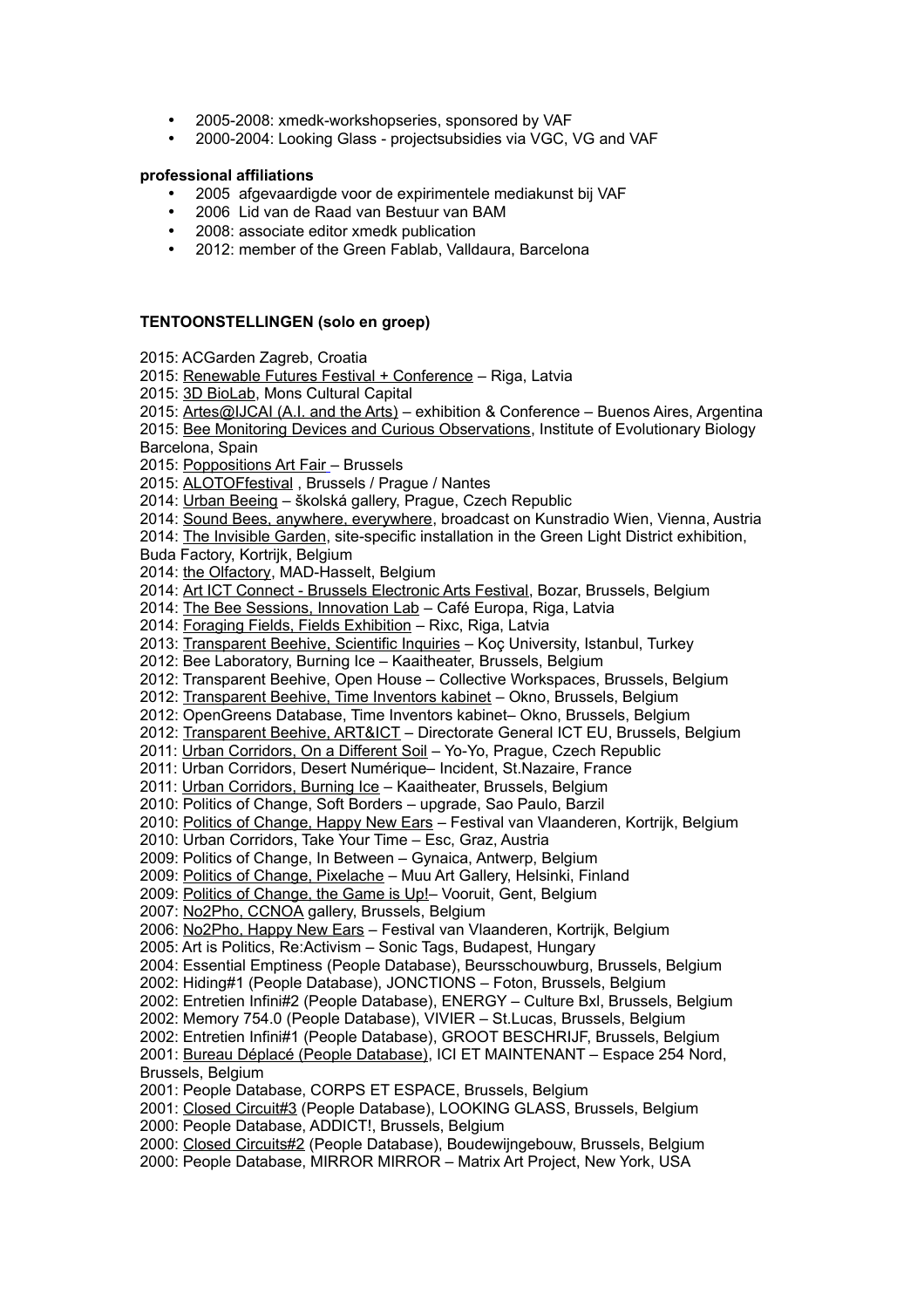2000: People Database, LOOKING GLASS, Brussels, Belgium

1999: People Database, VEEARTSENIJ PROJECT, Gent, Belgium

#### **PERMANENTE INSTALLATIE IN DE PUBLIEKE RUIMTE**

2000: [Closed Circuits#2 \(People Database\),](http://annemariemaes.net/works/older-work-works/closed-circuit2/) Boudewijngebouw, Brussels, Belgium **PERFORMANCES**

2012: The Bee Laboratory, SCIENCE FESTIVAL – Barcelona City Labs, Barcelona, Spain 2007: No2Pho, RADIO TOWERS EXCHANGE – Rixc, Riga, Latvia

2007: No2Pho, TRANSNATIONAL ECOLOGIES (connected performance) , USA, Europe, Australia

2006: No2Pho, ALTITUDE-X – Recyclart, Brussels, Belgium

2006: No2Pho, ART's BIRTDAY – okno, Brussels, Belgium

2005: People Database, Machinic Soundpoetry – nadine, Brussels, Belgium

2004: Art is Politics (People Database), PARC CORBUSIER -code 31, Nantes, France

2004: Art is Politics (People Database), MATRIX ART PROJECT, Brussels, Belgium

2004: Art is Politics (People Database), ART'S BIRTHDAY, looking glass, Brussels, Belgium

2001: People Database Poetry Reading, Salon Privé, Brussels, Belgium

#### **WORKSHOPS en LEZINGEN**

2016: [Science Café, Art Laboratory Berlin](http://artlaboratory-berlin.org/home.htm) (lecture + workshop)

2015: Renewable Futures Festival, RIXC, Riga (lecture + workshop)

2015: Mons, café Europa (workshop)

2015: Making the Invisible Visible, Kontejner Zagreb (lecture)

2015: Resonances - ISPRA EU European Commission - Joint Research Centre Institute for Environment and Sustainability (workshop)

2015: STARTS (science, technology & the arts) - EU/Bozar, Brussel (lecture)

2015: ALOTOF Festival (lecture)

2014: Philosophy of Enthousiasm, KASK Gent, hosted by Lukas Pairon (workshop)

2014: Urban Ecologies, Café Europa Container – Innovation Lab, Riga Lativia (workshop)

2014: Foraging Fields, RIXC art&science Innovation Lab, Riga, Latvia (lecture)

2014: Transparent Beehive Project, PCP St. Nazaire, France (workshop)

2014: Transparent Beehive Project, MIT Medialab, Cambridge, Massachusets (lecture)

2014: Transparent Beehive Project, Boulder University, Boulder, Colorado (lecture)

2013: CAPS EU Brussel, P2P foodlab workshop)

2013: The Bee Laboratory, IAAC, Green FabLab Barcelona, Spain (workshop)

2013: Urban Corridors, 3rd Nature Symposium, Scanz, New Zealand (online lecture)

2013: Urban Corridors, the Green Rush, Transmediale Berlin, Germany (workshop)

2012: Urban Corridors, Luca Art School, Brussels, Belgium (lecture)

2012: Art&ICT, EU/Imal (lecture)

2012: The Bee Laboratory, University of Barcelona, Barcelona, Spain (workshop)

2012: Urban Corridors, Sideways Festival, Brussels, Belgium (workshop)

2012: The Bee Laboratory, Critical Art Ensemble, Documenta 13 Kassel, Germany (workshop + Lecture)

2011: The Bee Laboratory, University Gent/Ipem, Gent, Belgium (lecture)

2011: Urban Corridors, Line Art, Skopje, Macedonia (lecture)

2011: Urban Corridors, Upgrade, Zagreb, Croatia (workshop)

2011: Urban Corridors, Film Festival, Dortmund, Germany (workshop)

2010: Urban Corridors, Ready to Change, Llubljana, Slovenia (lecture)

2009: Politics of Change, Pixelache festival, Helsinki, Finland (workshop)

2009: Politics of Change, Tipping Point – EU Climate Conference, Brussels, Belgium (lecture)

2008: Shifting Metropolis, Upgrade Chain Reaction, Skopje, Macedonia (workshop)

2008: Politics of Change, Camp, Mumbai/Delhi, India (lecture)

#### **PUBLICATIES**

2015: [Ignorance.](http://annemariemaes.net/publications/ignorance/) Samenstelling: Giván Belá and AnneMarie Maes - ISBN 9789491775987 2015: [Open Systems Exploration for Ecosystems Leveraging](http://annemariemaes.net/publications/open-systems-exploration-for-ecosystems-leveraging/)

auteurs: CS-DC e-laboratory members (Masatoshi Funabashi, Peter Hanappe, Takashi Isozaki, AnneMarie Maes, Takahiro Sasaki, Kaoru Yoshida). Artikel voor for CS-DC elaboratory, Springer publicatie

2015: [The Sound Beehive Experimenta](http://annemariemaes.net/publications/the-sound-beehive-experiment/)uteur: AnneMarie Maes, Ignorance, ALOTOF project,